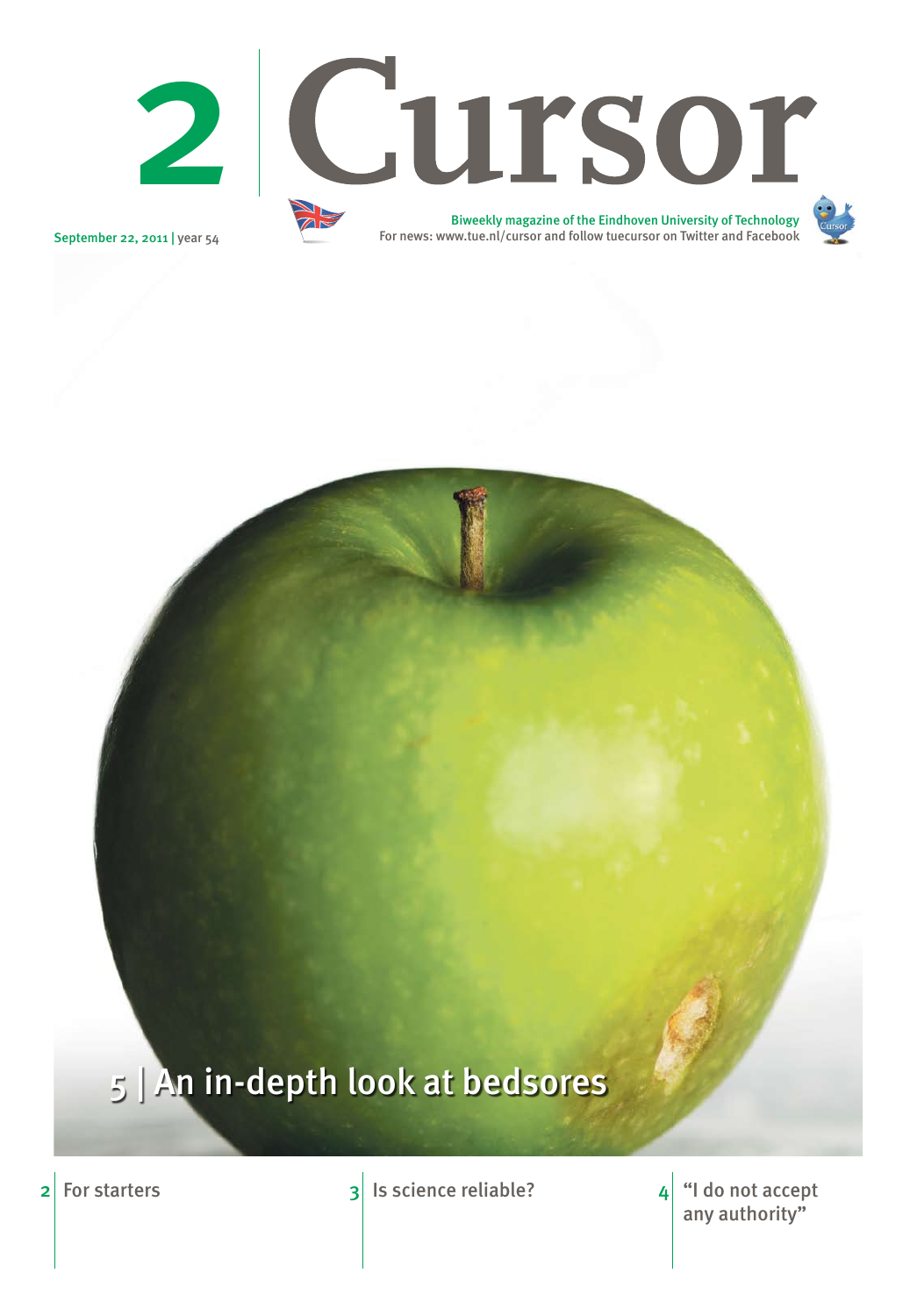## For Starters | 2



**Tuition fee**

I've been faithful attending University Council meetings for as long as I can remember. Eight times a year, on Monday afternoon at four o'clock sharp, I humbly take a seat at my desk on the left, behind the chairman. However, somewhere in early June I happened to miss the first ten minutes of the 134th meeting. These meetings always start by quickly going through last meeting's minutes, so you never miss much.

Yet last Monday, during the 135th meeting, I found out that I had missed something interesting this time. In those ten minutes, Executive Board



member Jo van Ham mentioned the amount that was spent on the new website: 1.2 million euro! Here and there people had already mentioned one million, but it turned out to be even more than that. And it wouldn't even have been so bad had the website been jaw-droppingly awe-inspiring. Between you and me, I feel they've merely placed a very expensive façade in front of the old website. We've already changed our old site – very durable, I have to say – into our temporary intranet website. It's still unsure how temporary it's going to be exactly, since a new intranet website will also come with a price tag, and TU/e is on a budget. Don't worry, though: last Monday, Van Ham said the Executive Board has learnt a lot from the whole website process. Well,

they paid quite the tuition fee.

# Rewwwind www.tue.nl/cursor

# Colofon

**Editor in chief Han Konings**

**Executive editor**  Brigit Span

**Editorial staff** Judith van Gaal Tom Jeltes | Science **Frits van Otterdijk** Norbine Schalij Monique van de Ven

**Staff**  Fred Steutel Nicole Testerink Gerard Verhoogt

**Photography**  Rien Meulman Bart van Overbeeke

**Translation** Annemarie van Limpt Benjamin Ruijsenaars

> **Layout** Natasha Franc

**Affiliated with**  Hoger Onderwijs Persbureau

**Editorial board** prof.dr.ir. Henk van Tilborg (voorzitter) drs. Joost van den Brekel prof.dr.ir. Han Meijer Maarten Klont (studentlid) Anneliese Vermeulen-Adolfs (secretaris)

**Address editorial office** TU/e, Laplace 0.35 postbus 513, 5600 MB Eindhoven tel. 040 - 2474020, e-mail: cursor@tue.nl

> **Cursor online** www.tue.nl/cursor

**Print** Janssen/Pers, Gennep

**Advertisement** Bureau Van Vliet BV tel. 023 - 5714745

21 september 2011 - MTD Landscape Architects has been selected to design the Green Carpet on campus. In the months to come, the bureau from Den Bosch will be realizing their idea of the new, green heart of TU/e campus,

in collaboration with university staff and students. Real Estate Management hopes the first phase of the Green Carpet will be finalized at the same time the MetaForum (the new W-hal) will be surrendered, in the Fall of 2012.





September 20, 2011 - Study website OASE will be fixed before November, the Executive Board promised at the U-Council meeting of September 19. The promise is a result of nearly 2,500 complaints about OASE collected by student party Groep-één. "We're not trivializing any complaint", says Board member Jo van Ham. Extra budget will be made available to tackle the problems, and the Laboratory for Quality Software (LaQuSo) of the Department of Mathematics & Computer Science will be conducting stress and flow tests. There were over five hundred complaints on slowness alone, after Groep-één called on all students to forward their problems regarding OASE through Facebook.

Apart from said slowness, students are annoyed by the user-unfriendly interface, the fact the system barely works with the Chrome browser, and the issues involving registering and deregistering for courses and exams. On top of that, course material is supposedly hard to find if not lost altogether, and timetables lack clarity.

The Board member responsible - Jo van Ham - apologized and said he takes every complaint very serious. Still, he feels several comments are in order regarding the surge of criticism. Van Ham promised to make available extra means in order to tackle the most urgent matters.

#### **Architect for Green Carpet**

#### **Executive Board promises: "OASE fixed before November"**

**Our Rewwwind feature provides you with snippets of last week's news. What happened online after the previous Cursor magazine was published?**

#### **PLEM**

Confidential talks, spicy quotes, frank confessions. The only place these are safe is in the hands of a good lawyer. For journalists, interviewees can never be too talkative. The more fireworks, the juicier the story. Still, there are moments reporters hold back in what they share with the audience. Because sometimes, privacy is more important than a sensational publication. And pages don't stretch. These matters have to be considered every time. After an interesting and at times hilarious and frank interview with departing Professor Piet Lemstra, known for his ruthless comments on everything and everyone, a lot had to

be considered. The abridged epilogue PLEM wrote for Cursor may still sting, but a volume of all his outspoken opinions and exciting anecdotes would do him even more justice. Come on PLEM, give us those memoirs!

At the tenth Tuna festival that was held in Eindhoven last week, they could be seen and heard once again: members of Tuna Ciudad de Luz, the Eindhoven Tunos who play the most beautiful Spanish tunes dressed in traditional attire. TheTuna's first crew is shown in the picture dating back to 1968. Over the years, both attire and music have changed, says former member Frans Zonneveld: "In 1968, we only wore a capa with a V-shaped sash (baca) over our blue exam outfits. We used to often play romantic rondas during balcony scenes with serenades for lovely damsels. I guess we weren't very musical back then. We were happy if we remembered the melody and lyrics, and if several guitar players were present. These days, they win prizes at international Certamens." (CS)

# Flashback  $\equiv$  **Clmn** My 'comfort zone'

**Photos | Tuna Ciudad de Luz and Bart van Overbeeke**



"Go abroad! Leave your comfort zone!" That was probably the main message of the opening academic year ceremony. In fact, leaving your home country is a challenge and can be a bit discomforting. I'm already abroad and I know what 'comfort zone' means. So, if someone asked me to describe my comfort zone in one word I wouldn't reply 'food', 'language' or 'weather'. I would say 'family'. Indeed, being around my parents and my younger



brother is the most secure and comfortable I can get. Of course, I can keep in touch using Facebook or Skype. However, distance matters a lot. Let me illustrate that for you.

Imagine you have a guitar string. When it's not attached, both ends are close to each other. You can now try to pull the string's middle, yet no matter how hard you pull, you won't hear any sound. Next, attach the string to the guitar so both ends are far apart. Now, even small stress on the middle will cause a sharp sound. It's the same with our souls and those of our families. When we are separated by distance even small life stress causes mental discomfort, making us sound like this string. Returning to me: after arriving here I faced various types of stress of being an alien in the Netherlands. The most important thing I missed at those tough moments was time with my family. In this sense, leaving my comfort zone helped me to rearrange my life values and taught me to realize my priorities in life. So now, when I hear some of my friends complain about a lost iPhone or a broken car I just smile and think: "This is not what comfort is about. Only after leaving home I understood".

*Sultan Imangaliyev, from Kazachstan, is a student of Systems & Control, Department of Mechanical Engineering*

#### **Tuna 1968 versus 2011**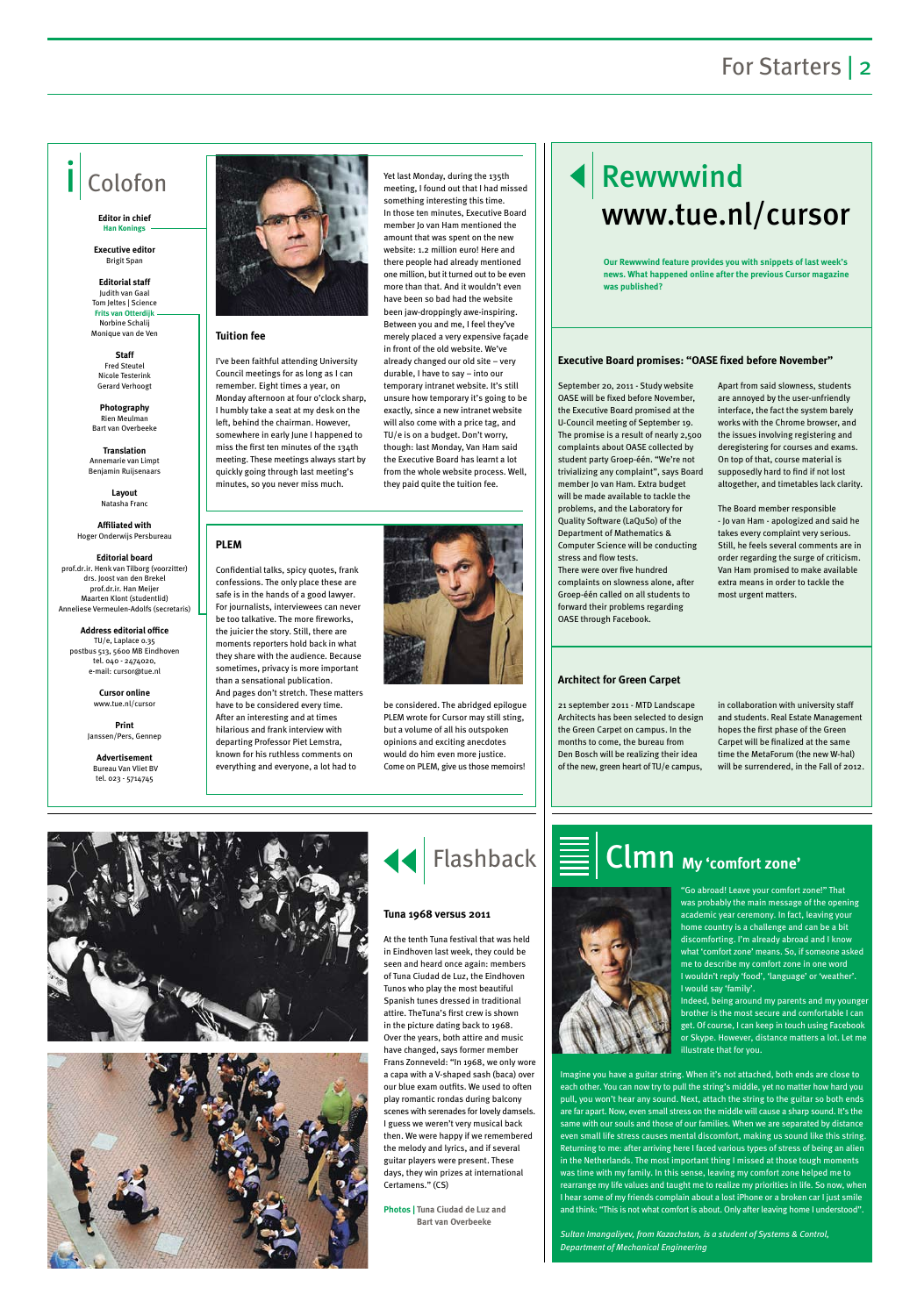## Is science reliable?

## Tunafestival 2011



**Last week, a lot has been said about the scientific misconduct by Tilburg professor Diederik Stapel. He had made up the results of at least one publication. His colleague, professor Roos Vonk added fuel to the flames by stating that first and foremost, scientific research is meant to confirm hypotheses. It is statements like these that contest the notion of scientific integrity. It's a very touchy subject. After all, isn't every scientist confronted with fraudulent temptations every once in a while? Could the current maxim 'publish or perish' play a part in this? And should universities intervene with strict regulations, or is that too patronizing?**

"Let me be clear: scientific misconduct is absolutely unacceptable and should have severe consequences", says GertJan van Heijst, professor of Turbulence and Vortex Dynamics at the Department of Applied Physics and confidant and chairman of the Committee for Scientific Integrity at TU/e. "However, it starts very subtly. What to do about the white noise that occurs in measurements? In statistics, do you

exclude an unexpected peak? And then there's all these publications saying "a textbook example of…" What's so textbook about it? A scientist should be open and honest where their results are concerned. Always. An open atmosphere in the workplace - or in the area of expertise in general - can greatly contribute to that. I'm a major advocate of cooperation instead of competition. The latter only stimulates the hushing up of data."

"Many experiments make use of freely accessible data. That's a good thing, but it can be tough if these datasets are very elaborate, for example. Or if you're the first to use a new method or device. You don't want to give away everything at once. In the end, it's about the individual researcher, because they have the final say. Of course universities should be involved: have staff take a course in scientific integrity, and explain who they can turn to should problems arise. Still, having universities check the data seems useless to me. If data is subtly manipulated, then even peer reviewers won't spot the mistakes…"

"Thankfully, in the year I've been chairman we haven't had to assemble the entire committee for fraud at TU/e yet. These things should be handled immediately, like they're handling it in Tilburg right now. Unfortunately, you're always too late. Ideally, you'd want to nip fraud in the bud, before it's out in public. Too many of these events may damage the general trust in science. But how do you anticipate these things?"

"It's true that we, as scientists, constantly have to prove our worth to assessment committees, in order to apply for grants, but also to our peers. It can be stressful. And the cutbacks in education make matters even worse. We're being throttled, yet are still expected to perform at the same level. That has to stop. Education is this university's primary concern. We're teaching students to be independent, honorable engineers who'll later be able to find their own way in society. But for that, we need money, time, and a free reign…"(NT)

## 3 | For Starters September 22, 2011

Vox Academici

Prof.dr.ir. GertJan van Heijst, chairman of the Committee for Scientific Integrity at TU/e

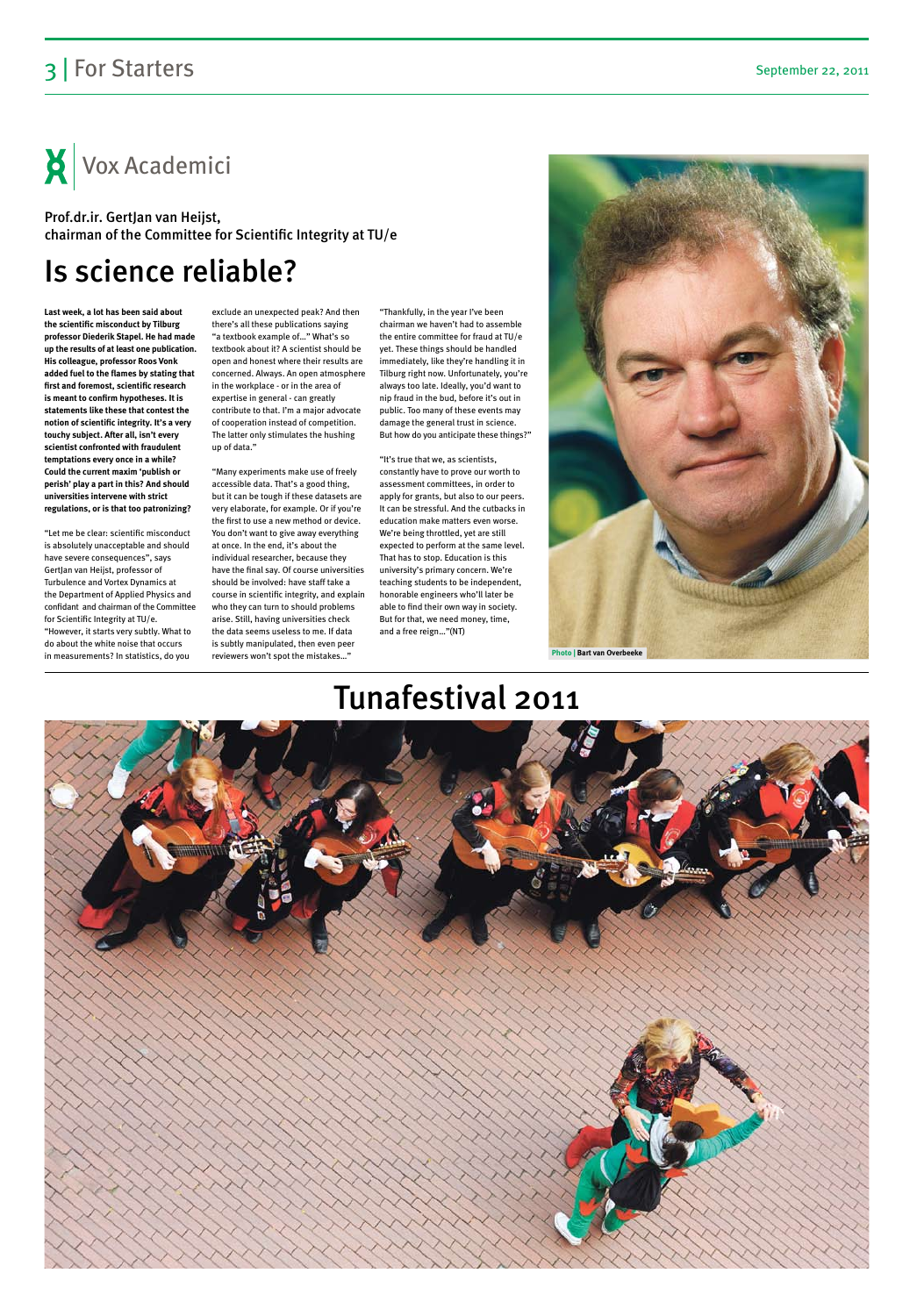# PLEM leaving

#### *In 1985 you switched from DSM to TU/e. What did you find?*

"The Polymers section in Eindhoven was virtually dead. Together with my friend and colleague from DSM Han Meijer, who also made the switch to Eindhoven as part-time professor in our group, I raised funds from companies for the construction of a laboratory. One of my first PhD candidates, Laurent Nelissen, proved to be a financial wizard. Everything fell into place at the right moment. Polymers were the top in those years. There was an enormous expansion. The Netherlands was second to none in polymers/plastics. Shell had new things, just like Akzo and Dow. The atmosphere was full of life. As professor you could talk to kindred spirits from the industry, where the same academic level could be found. That's gone now, unfortunately."

#### *What caused it to disappear?*

"Around the turn of the century, petrochemistry changed from being a sunrise industry to a sunset industry. Within one year so many things happened: DSM sold its bulk plastics to Sabic. GE Plastic Research was shifted to Bangalore. Akzo sold its fibers, focusing only on paint. Shell moved away from polymers altogether, although it did stay on within the Dutch Polymer Institute (DPI). When I worked for DSM, there were dozens of people who turned their careers into scientific ones. They attended conferences, wrote books and were given the opportunity to do so. After the year 2000 this so-called corporate research disappeared entirely from the petrochemical industry. Via courses I trained and/or retrained some fifty PhD candidates, hundreds of graduates and more than a thousand youngsters in polymer technology.

So I know what they do in the industry.

Everyone is "busy, busy" and everything is short-term work. When I speak to those young people from the industry, they don't seem to be unhappy. Then again, if I visit Artis Zoo on a Sunday afternoon and talk to a newborn monkey, it's happy too. It doesn't know any better."

#### *What is your view on the future for polymers in Eindhoven?*

"Eindhoven Polymer Laboratories, our research school, is a big club. Eight professors, staff members, postdocs and PhD candidates, some three hundred people altogether. That's an army you are talking about. The problem is: EPL is divided and there is no broadly supported view on the future. Professors have colossal egos, except myself of course, and they prefer to quarrel.

Friends must be found elsewhere in the world, not within the Department. Whereas staff members cooperate properly on the shop floor, in professorial circles the atmosphere is like former Yugoslavia. A schism has arisen between the dominant group focusing on bio-inspired polymers versus the more down-to-earth plastic boys. The latter group, to which I also belong, is now moving out, just like I myself am retiring, Cor Koning is returning to DSM while his right hand Duchateau is going to Sabic. And who's to follow, and all of this at a time when we are facing major cuts. Before you know it, the group will be dead.."

#### *Has the Netherlands lost its leading position in polymers?*

Yet I do regard this as an advantage. Those youngsters have had their basic

"Yes, decisions in the petrochemistry/ polymer sector are made in boardrooms close to the oil wells or inside bank buildings by blokes who have no affinity with the Netherlands whatsoever. Europe and, by analogy, the Netherlands are bankrupt, but in the swamp we call Europe there are still some regions that are successful: Barcelona, Milan, Munich, Cambridge, Helsinki and Eindhoven as well. And the province of Limburg is going to invest money in bio-based economy, at Chemelot. Maastricht University has been asked to realize that and wants to cooperate with TU/e.

However, our rector is looking towards

Utrecht. I have nothing against that, Utrecht also has certain benefits, but it is five times bigger than TU/e. You would reduce yourself to a kind of applied department, I think. When our Department of Chemical Engineering and Chemistry (ST) really ought to have an interest in Chemelot. That's where things will happen in the future. That's where the money is, where the spirit is, with companies like Sabic, DSM and Avantium. All of them are focused on bio-based polymers. I've been asked to flesh that out as of October 1, and I'm going to do that while nourishing the thought that in time TU/e, in this case the ST Department, will join in."

*Plastic has a very poor image in environmental circles. Do you feel co-responsible for that?*

"No I don't, but the aversion to plastic is on the increase. In earlier days at primary school my daughter already learned songs in the vein of 'get rid of plastics'. And recently my daughterin-law asked me whether it was safe to let her child, my grandson, drink milk out of a polycarbonate bottle. I had never given any thought to that, but when you start googling, my word! So much noise is made on the Internet. Surely there will be a plastic soup in the oceans, but that is a psychological rather than a social problem. There is no technology to cure the lack of human discipline. I think pollution is blown up out of all proportion. The problem is: who's right? Science is not free from value judgments, and everybody has their own interests."

#### *Does that negative image of plastics reflect on the Department of Chemical Engineering and Chemistry?*

"I've done two stints as dean. My aim was always to look for the proper balance. A university of technology must devote itself to science for the long term and must at the same time train people through research for a place in today's industry. The buzz word is bio, nano, a thousand clicks away. When the big money is being made with plastics. It's for a very good reason that DSM R&D is moving to China, where in Shanghai alone more than a hundred thousand engineers graduate every year. Chemistry is immensely unpopular in the Netherlands. Our Department actually has about fifty first-year students, which makes us the biggest one in the Netherlands. Once the industry really starts to pick up on this, companies are going to disappear here. It is peculiar that only one hundred and fifty kilometers from here, in Dortmund, a quota has been set for the study of chemistry. They have more than a thousand first-year students there. And why is that? We've been talking about it for years. The Netherlands is not really a country for technology. We are surviving thanks to our foreign PhD candidates. When you walk along the corridors in our Department, you sometimes seem to be in Delhi or Shanghai rather than in Brabant.

study paid by their home countries and they obtain PhDs here with projects that benefit the industry, and the best ones usually stay around. I strongly feel as if Philips and DSM prefer a Chinese holder of a PhD to one from Brabant. China is the future, after all. And Chinese employees trained in two cultures can be deployed at more locations."

#### *You once started out as a chemistry teacher in secondary education so as to avoid being conscripted. What are your views on education today?*

"Students just gamble at written exams. They're afraid of taking an oral exam. You can find out within fifteen minutes whether they understand the subject. If they don't, you put them to work again, and then the score is one hundred percent. Ah well, education,

I don't know. I've gone off it altogether. I refuse to go along on that continuous downward slope. When I was dean, I spoke to many lecturers who'd had their fill of education. Poor results, scrawled answers. In China this is much easier, there everybody gets straight A's. But then you get engineers who build trains that don't work."

#### *One thing you did together with Paul Smit was develop the polyethylene fiber Dyneema. A great commercial success. Are you as strong and resilient as that fiber?*

"That's a real poser. I do not accept any authority, I'm highly sensitive to that. When someone tells me to do something, I don't do it. That's my attitude to life. I think that I don't raise myself above other people. Everybody just calls me PLEM. Although I have a big ego, I try to mitigate that. I do have a big mouth, a very big mouth. I'm from a very strict Dutch Reformed family from Groningen. Fortunately I have managed to shake that off, although you never really get rid of it entirely. The only thing that I've retained from the Bible is from the book of Ecclesiastes 'All is vanity and a striving after wind', so there's no higher purpose to life. I season my existence with humor. Problems don't exist and everything is relative."

#### *Do people know the real PLEM?*

"No, perhaps not. Maybe I am hiding behind a certain image. Usually it's wrapped in a kind of jolly atmosphere. Nothing is a problem, anything goes."

#### *One day after your valedictory lecture you will celebrate your 40th wedding anniversary. Have you had time for a private life?*

"In my DPI days I was never at home. Every night there was something or other I had to do. My wife also has a life of her own. I have a very kind and beautiful wife. In the old days in Groningen everybody was in love with her, because she was a singer in a band.

Why she has stuck it out with me for forty years, I don't know. Meanwhile we do have the necessary cement in the form of three fantastic grandsons and maybe that is the sole purpose in my life now. My only son is in Brazil where he runs his own business in bio-based plastics. I also try to help him if I can and then it is exit, keeping in mind Psalm 103 'As for man, he flourishes like a flower of the field, for the wind passes over it, and it is gone, and its place knows it no more'. (FvO)

**Beloved and vilified. Anything goes for Piet Lemstra, the professor of Plastics technology who prefers to call himself PLEM. His career at TU/e is both undisputed and emphatic with two stints as dean. Although the anarchistic streaks of this native from Groningen arouse resistance somehow, both friend and foe agree: life is never dull with PLEM. "I do not accept any authority." On September 30 he will present his valedictory lecture after more than twenty-five years at TU/e.**

### "I think the pollution by plastics is blown up out of all proportion"

### "When you walk along the corridors in our Department, you sometimes seem to be in Delhi or Shanghai"